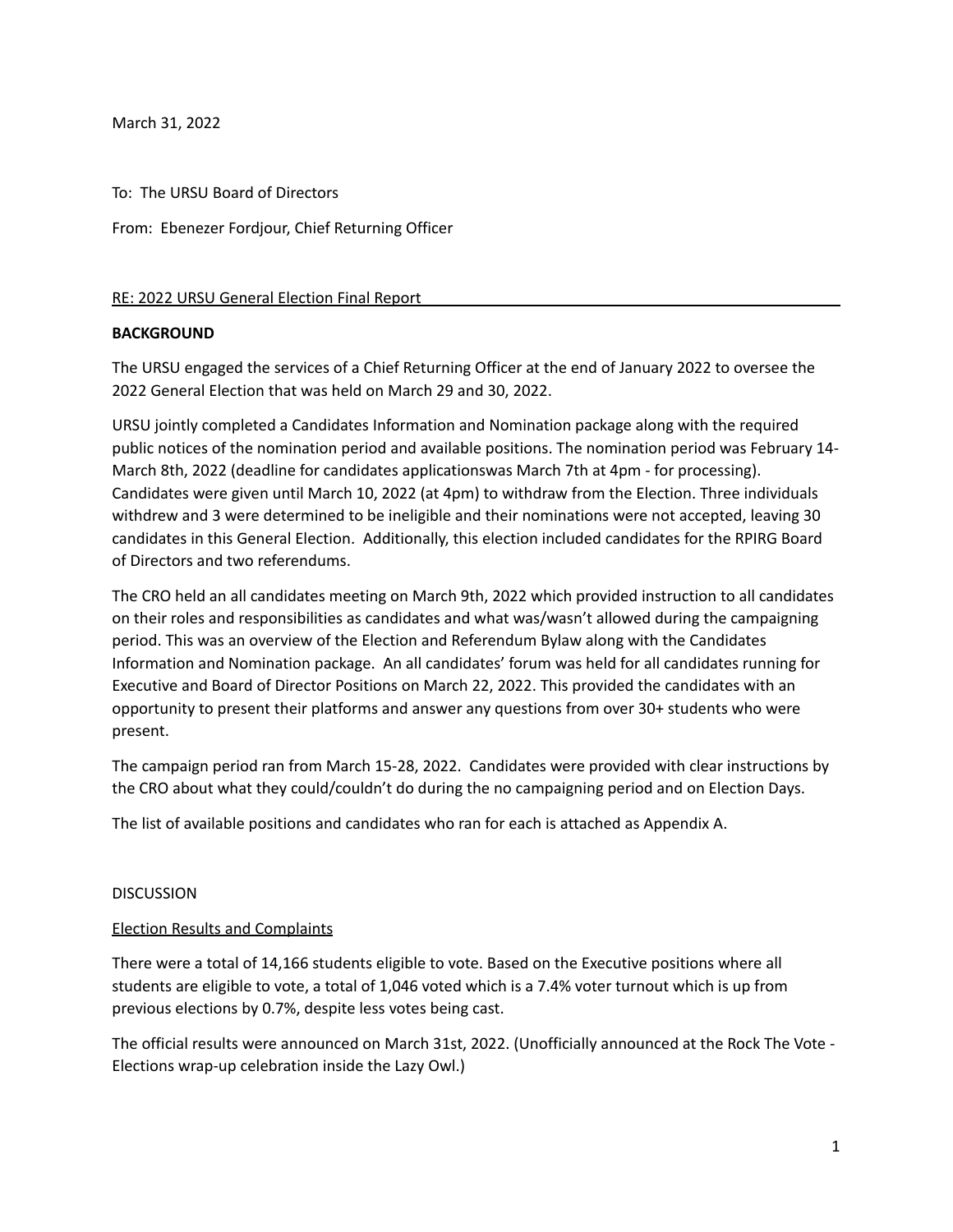The Chief Returning Officer received a total of 4 complaints related to possible Election violations. The complaints fell into the following categories:

- Inappropriate use of position and resources
- Intentional misrepresentation of facts
- Slander against other candidates
- Privacy breaches

All complaints were received in writing, via e-mail to the CRO. Complainants identified the individuals involved, had witnesses or provided video and photos of individuals and incidents.

The Elections Committee, made up of the CRO, Public Elections Officer, Dev Chauhan and the Student Elections Officer, Jagroop Singh met throughout March March 25, 2022 to review the complaints and to determine appropriate disciplinary actions. The Elections Committee has determined that these complaints were not of merit.

Attached as Appendix B is the official results of online voting. Provided separately is the results received from the Simply Voting System which includes the outcome of each round for ranked ballots.

The Elections Committee will not be releasing the names of complainants or evidence provided as it may identify the complainant and this would breach the privacy between the CRO and the complainant and may cause people not to report known violations in the future.

#### Online Voting

The General Election was held via online voting using the software, Simply Voting. This software allowed the URSU to carry through on previously passed motions from the membership to conduct ranked voting moving forward. The system worked well and showed no indication that the ranking was done improperly. Members receive an e-mail with the direct link to voting. Additionally, the system allowed the URSU to only display races that applied to the voters. For example, faculty members only saw the races for the Executive positions and their faculty, rather than seeing every race. This provides greater accuracy on the results than previously when it couldn't be prevented and there was no way of knowing if only the faculty members voted or not.

Given the Provincial and University directives around the COVID-19 virus there were no polling stations on campus. However, this still allowed the CRO to carry out the online voting as with previous elections.

#### Election and Referendum Bylaw Improvements

The CRO noted a few things that could be improved in future elections and to enable a more modern approach to Elections. In addition to a contracted administrative assistant/Elections Clerk; the proposed changes are outlined below.

**Section 3.3.3 Referenda**: This By-law caused some issues. Recommendation is to approve budgets before the beginning of the election. In addition, the Electoral Officers should be hired well in advance of the election to ensure compliance can be maintained. Also, default amounts should be set to avoid any problems in the event that board members cannot approve budgets in time.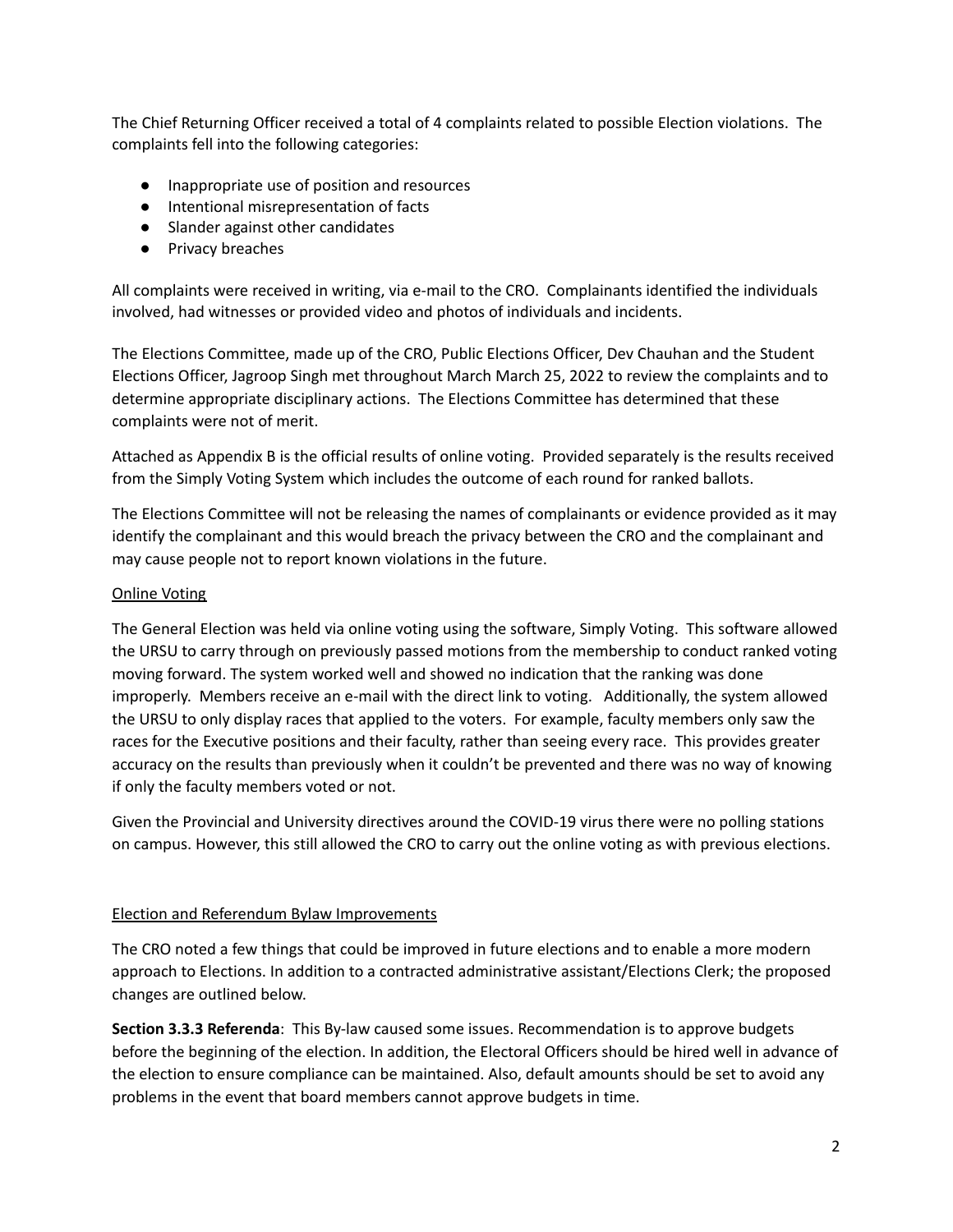**Section 3.1.4 Constituencies and Positions**: It's important that the meeting with the URSU General Manager for executive roles occur prior to Nomination day. This is a requirement that candidates wishing to run for an Executive Position must sign off on. Having the nomination day prior to the meeting deadline encourages candidates to falsify their nomination papers.

In addition, The timeline as approved by the Board caused some confusion. The deadline for the submission of Nomination Package was March 7th at 4pm, which was clearly noted in the nomination package, which candidates are required to fully read and complete by the deadline. The Nomination Period was listed as being until March 8th, which is what the Board approved. From the view of the Elections Office this includes time for administrative tasks that are required in the verification of nominations. URSU's operations should better communicate these deadlines and ensure there are no issues in the future by using the deadline for the submission of nomination packages in graphics rather than the end of the nomination period.

**Constitution Article 5 (6)**: Article 12 references that executives have an executive employment contract. Article 6 14.3 - notes that executives should recognize their duties as officers and employees of the organization. Further, continued employment during and after an elections process is in conflict with the Conflict of Interest and Conflict of Commitment Policy.

There were some serious matters in regards to this. URSU must clarify who is and who is not an employee of URSU. I would suggest the structure be revisited and it clearly be outlined who is considered an employee of URSU, and what will result in a disqualification or non-compliant nomination, so there is no room for doubt by candidates.

In addition, URSU Executive Employment contracts do not offer exemptions from the Constitutional requirement. The URSU Executive Employment contracts reference the Government of Saskatchewan's protected leaves, which includes service leave for specifically "municipal, provincial, federal, school board and band council nominations, elections and offices"<sup>1</sup>, but does not cover URSU's elections. This protected leave requirement also requires four weeks of written leave.

**Section 3.1.18 Resolution of Campaigning Complaints**: In this section, demerit points on their own should not disqualify a candidate. The consideration needs to be given to the nature of the offence, the intent, knowledge and actions of the offender before and after the complaint is known and the CRO's ability to maintain the integrity of the Election itself as a result. Without that type of wording, it makes it very easy for candidates and others to simply report matters to try and get others disqualified.

**Section 4 Consequences for Non-Compliance**: This section requires further discussion and review, future URSU Boards should more specifically address paid leave for elected members, more strictly provide notice and registration information for referenda, and develop more policies on how URSU, members of URSU and those involved with URSU are addressed within the organization. Furthermore, a clear Chain of Command pertaining to Election and Referendum determining who has the authority and final say in matters, must be adhered to.

Respectfully Submitted,

<sup>1</sup>

https://www.saskatchewan.ca/business/employment-standards/job-protected-leaves/service-leaves#nomination-e lection-and-candidate-public-office-leave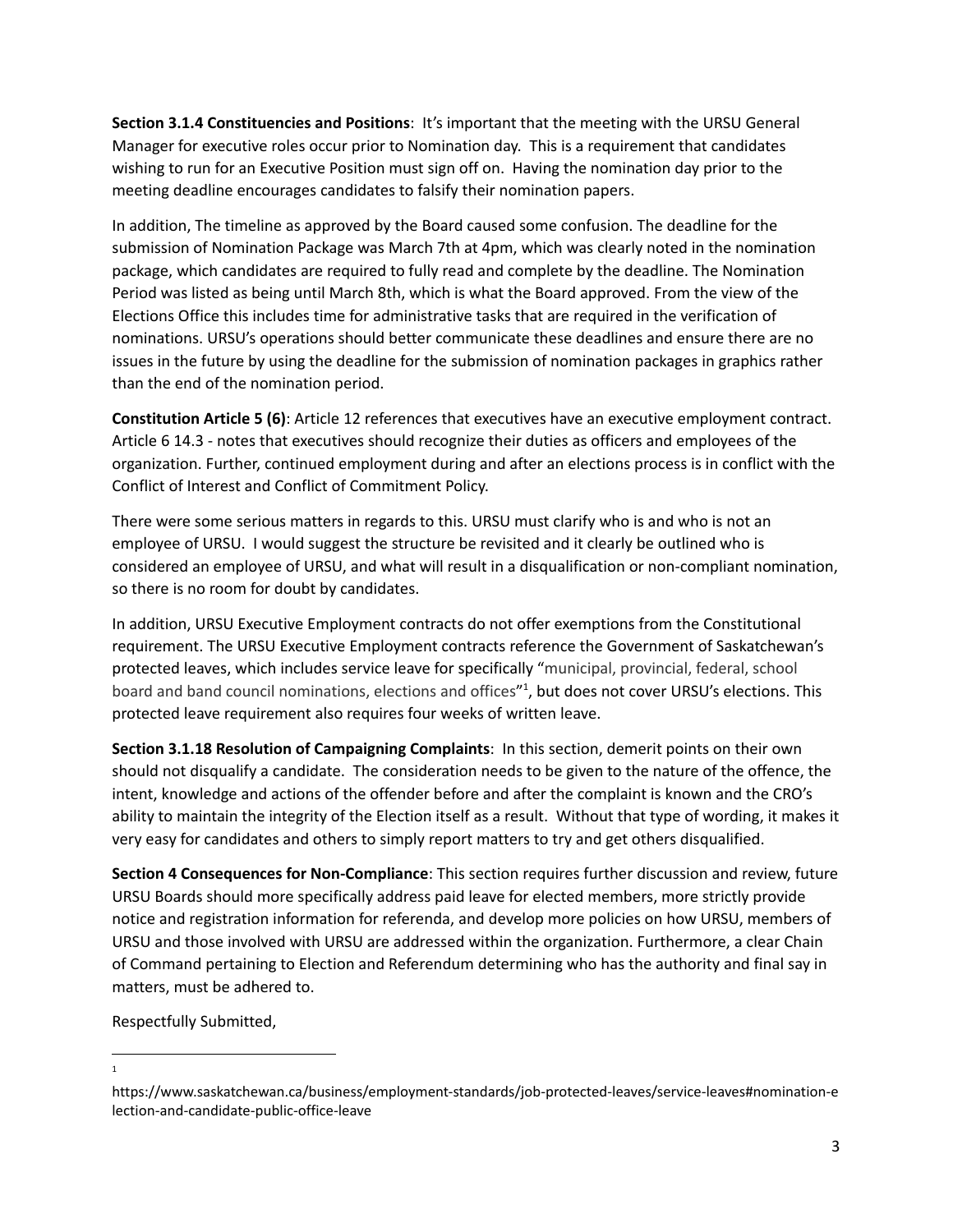[Ebenezer](mailto:cro@ursu.ca) Fordjour Chief Returning Officer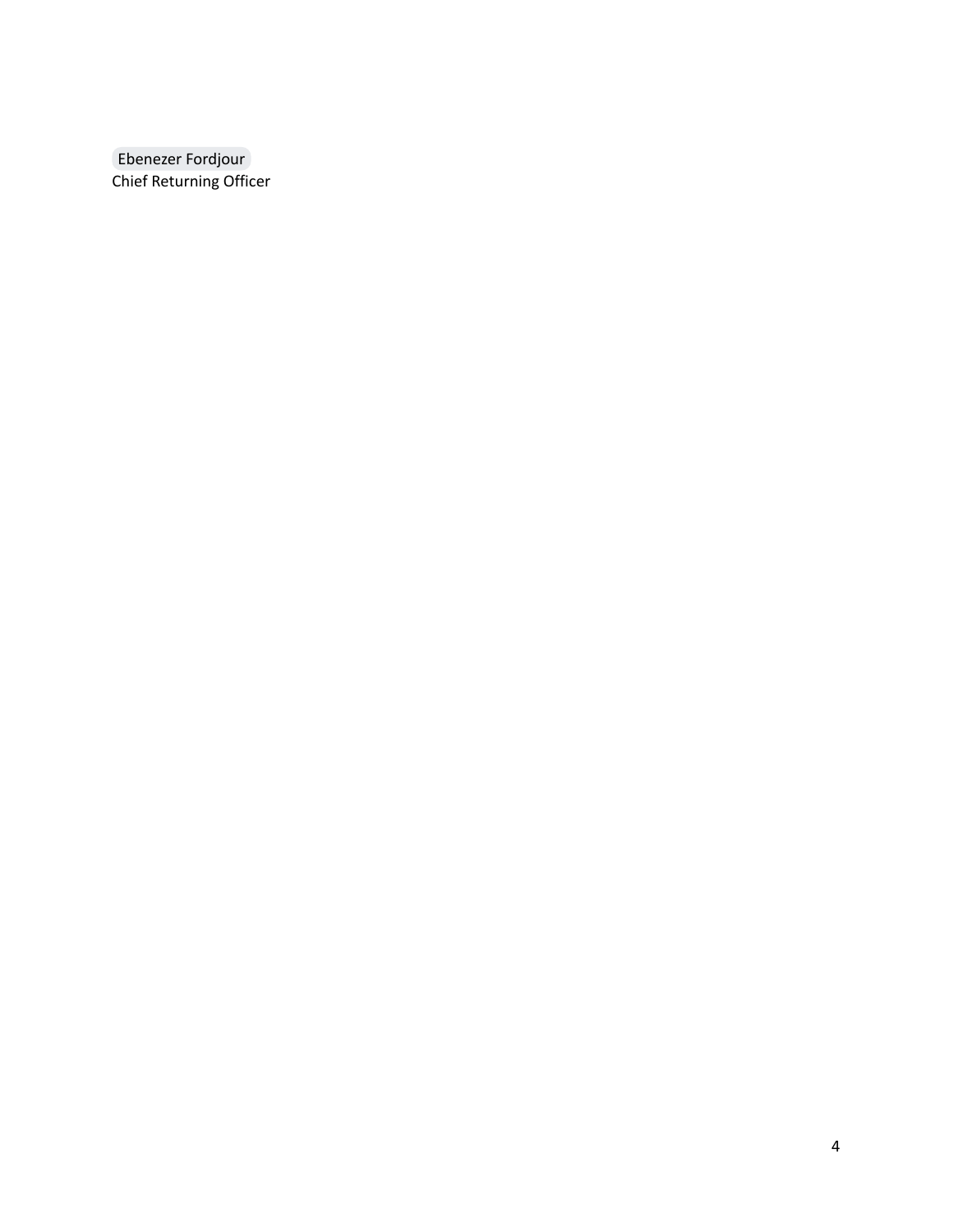APPENDIX A

**2022 URSU**

**General Election Candidate List**

## **EXECUTIVE**

#### **President:**

Navjot Kaur

Oghenerukevwe Erifeta

Subhan Syed

# **VP Student Affairs:**

Harshkumar Patel

# **VP Operations and Finance:**

Pedram Monfared

#### **VP External Relations**

Nadiya Ekhteraeetoussi

## **DIRECTORS**

**Faculties**

**Campion**

**College**

No Candidates

# **Centre for Continuing Education:**

No Candidates

**Arts:**

Rahima Mian

Tehzib Patel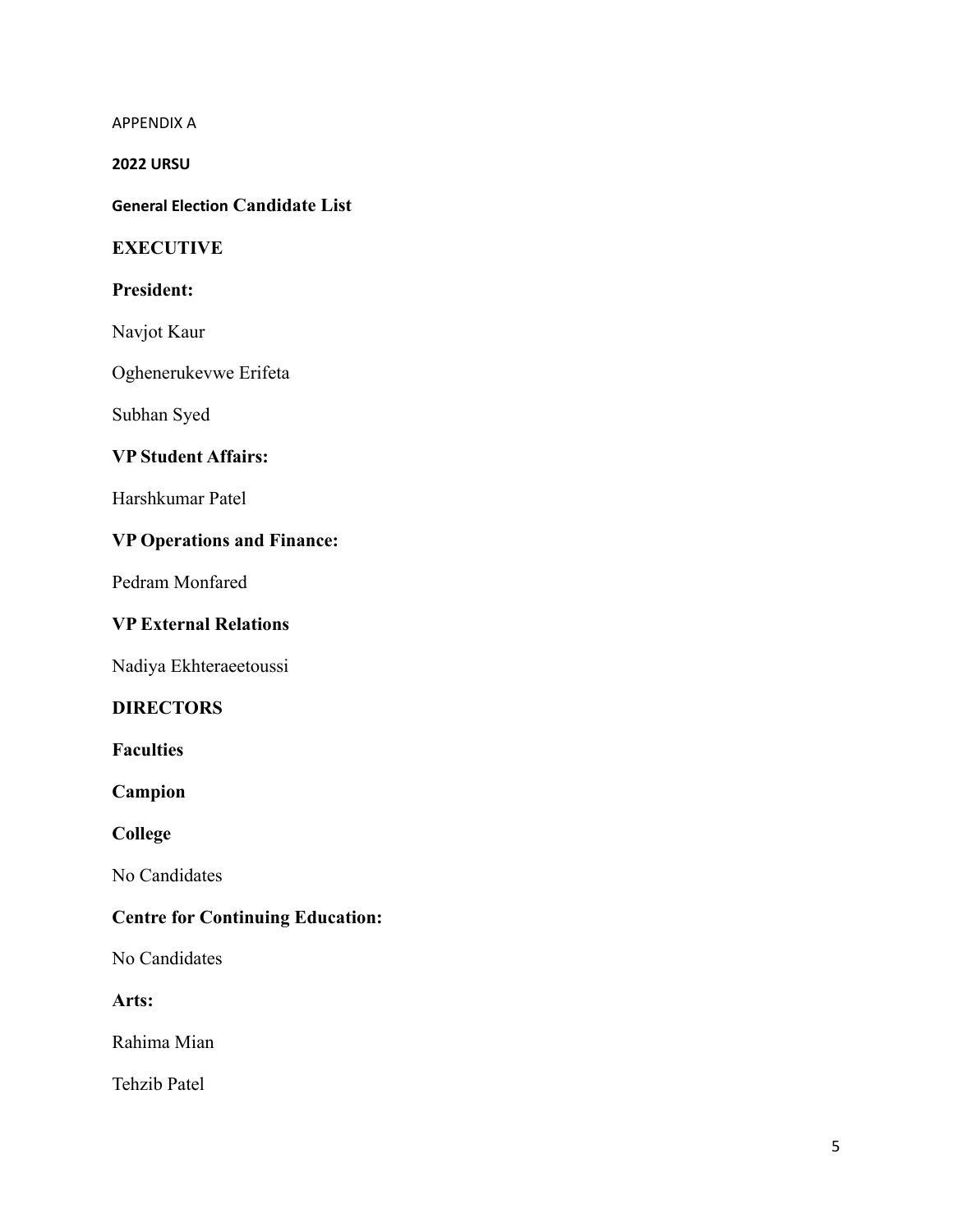# **Business Administration:**

Harsimmerveer Plaha

# **Education**

Hosna Tayebianvar

# **Engineering**

Arbaz Asif

# **Graduate**

# **Studies and Research (FGSR)**

Aditya Pathak

Anastasiia Sheichuk

# **Kinesiology**

# **and Health Studies**

Prabjyot Bajwa

# **Media,**

# **Art, and Performance**

Amin Malakootikhah

Emanuella Nneibeife

# **Nursing**

Mahima Rahman

# **Science**

Birpartap Singh

Mohammad Zafar

Zakiyyah Noorally

# **Social Work**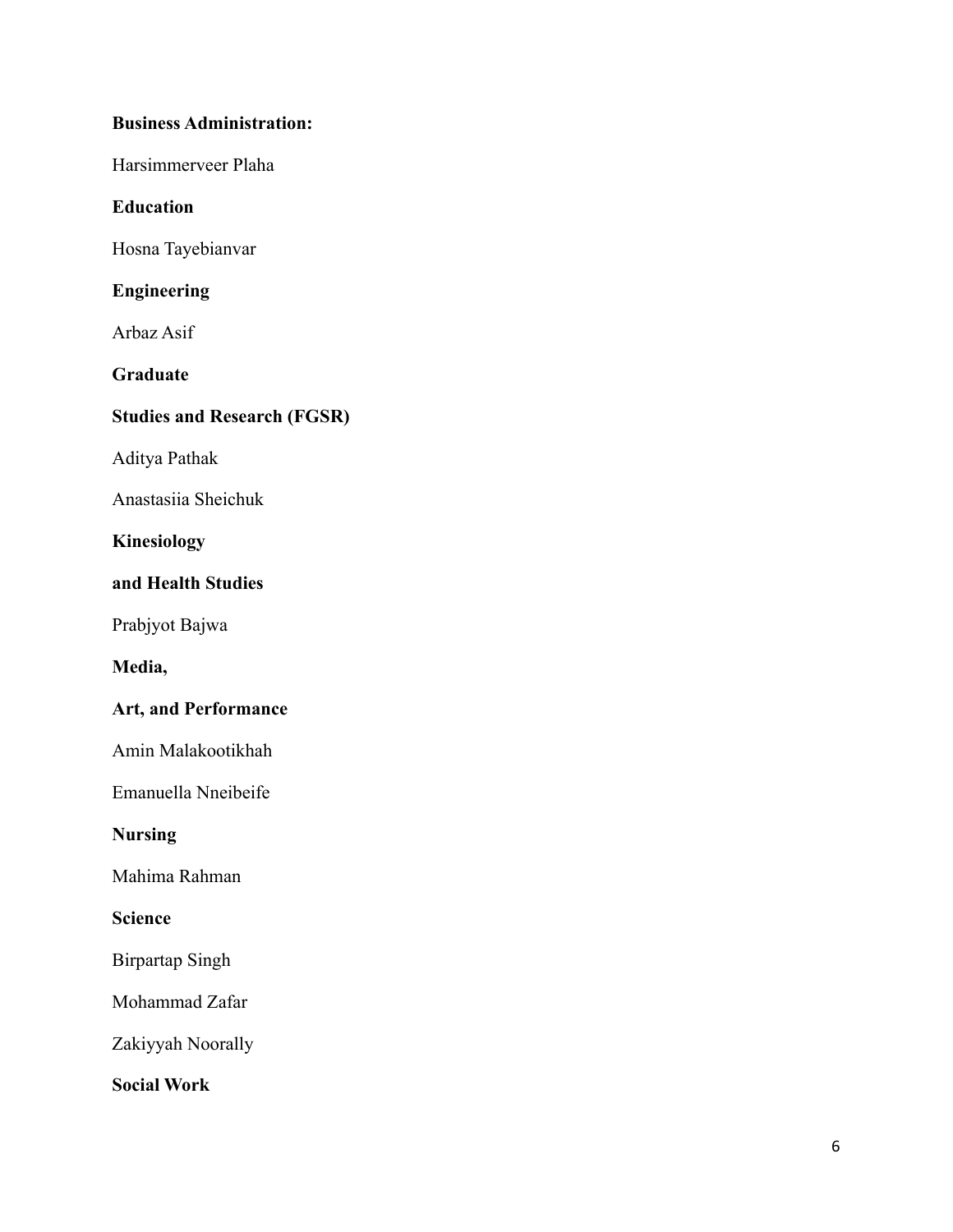No Candidates

# **First Nations University of Canada**

Danielle Nepoose

# **La Cité**

No Candidates

# **Luther College**

Nabeera Siddiqi

# **CONSTITUENCIES**

# **Equity and Campaigns**

Manindermeet

Singh

# **Indigenous Students**

Delrae Whitehawk

# **International Students**

Parampreet Singh

# **LGBTQIA2S+ Students**

Style Stenberg

# **Part Time Students**

Emily Camposano

# **Students with Disabilities**

Narinder Singh

# **Women Students**

Amandeep Kaur

**SENATE**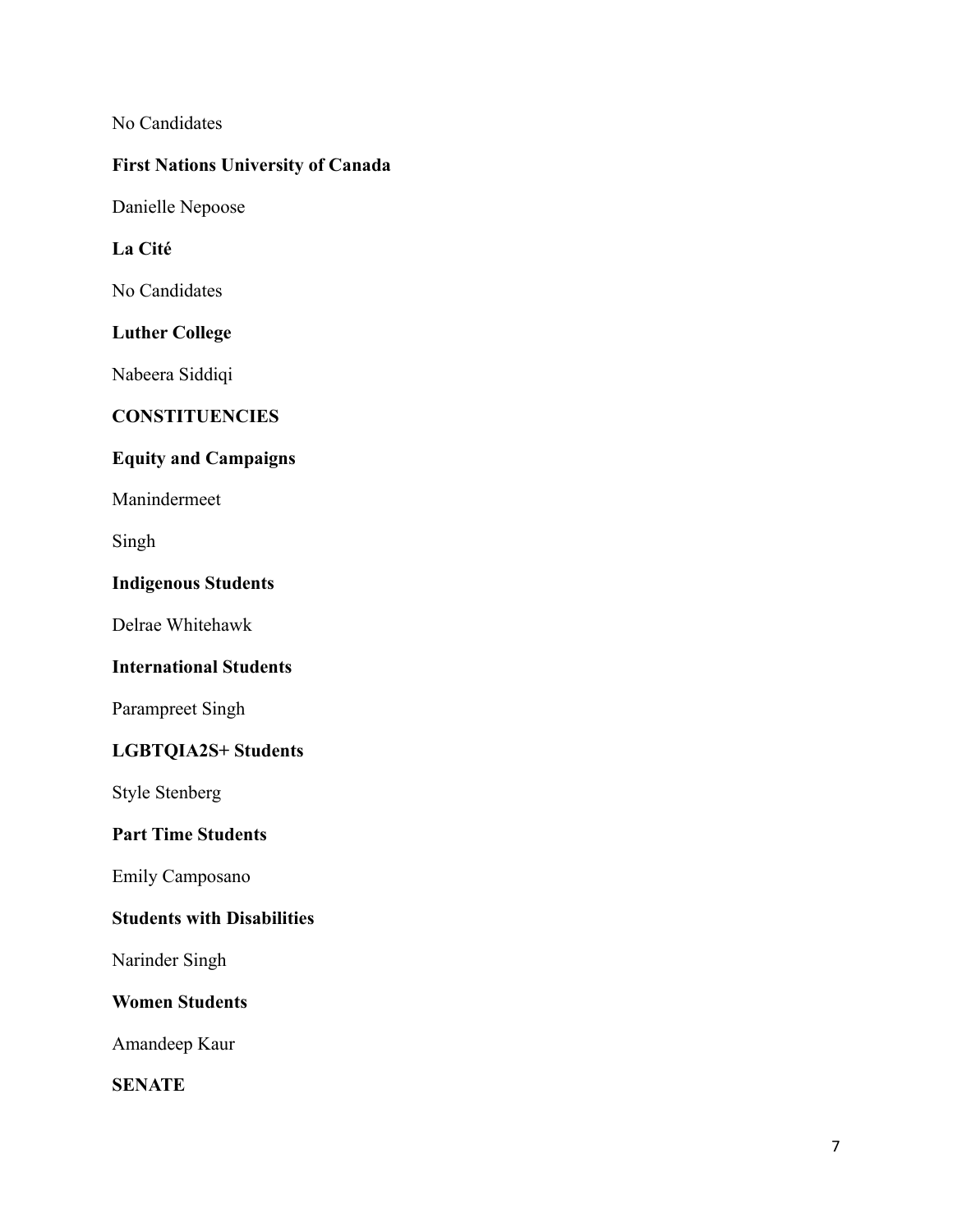Zakiyyah Noorally

Style Stenberg

# **UNIVERSITY COUNCIL**

# **Arts**

Carter Antoine

# **Business**

No Candidates

# **Education**

No Candidates

# **Engineering**

No Candidates

# **Graduate Studies and Research**

No Candidates

# **Kinesiologyand Health Studies**

No Candidates

# **La Cité**

No Candidates

# **Media, Arts and Performance**

Emanuella Nneibeife

# **Nursing**

No Candidates

# **Science**

Kartik Patel

**Social Work**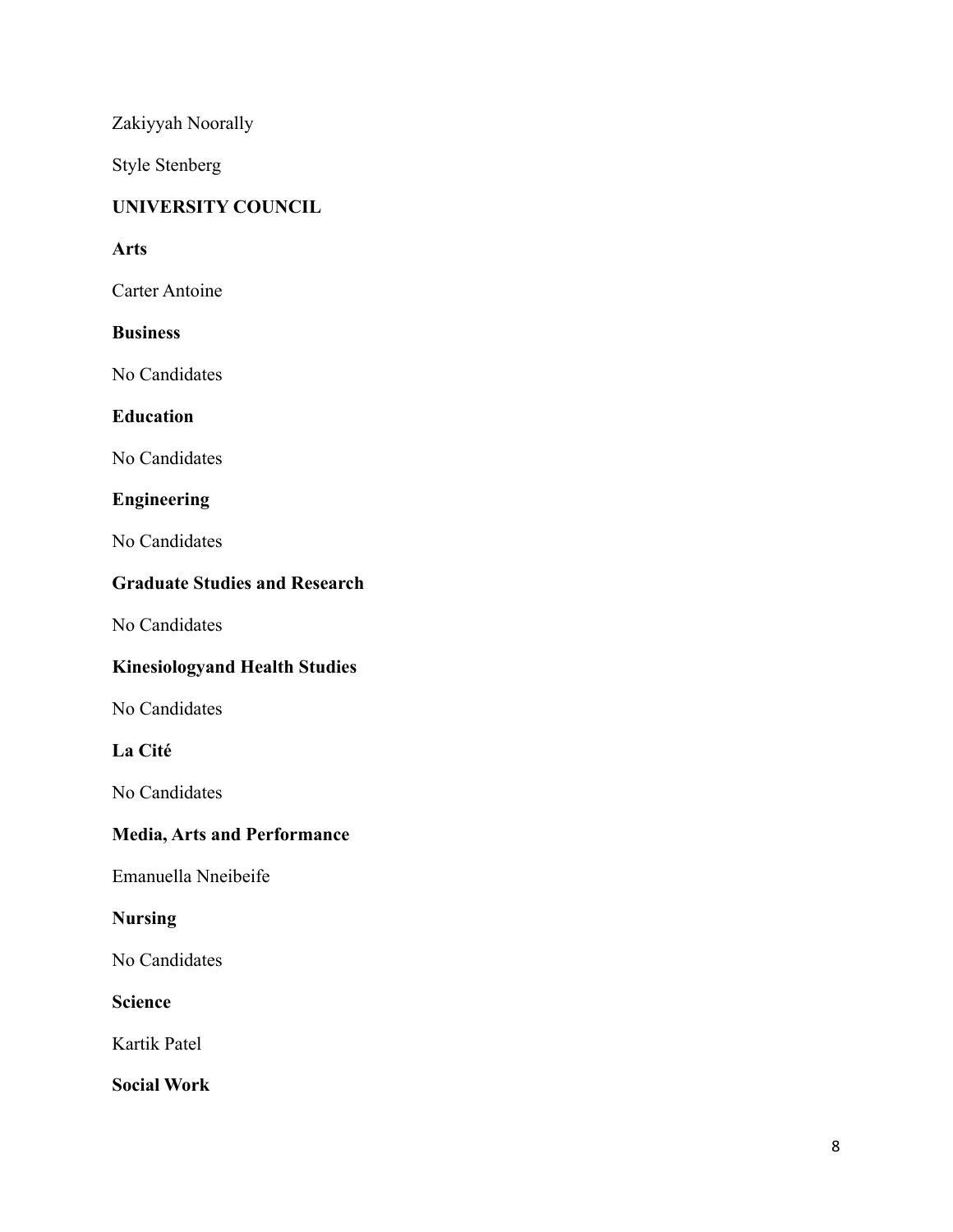No Candidates

# **Centre for Continuing Education**

No Candidates

# **EXECUTIVE OF COUNCIL Faculty – 1 position per faculty**

#### **Arts**

Tehzib Patel

#### **Business**

No Candidates

## **Education**

No Candidates

# **Engineering**

Nisarg Patel

## **Graduate**

#### **Studies and Research**

No Candidates

# **Kinesiology**

## **and Health Studies**

No Candidates

# **La Cité**

No Candidates

# **Media, Arts and Performance**

No Candidates

# **Nursing**

No Candidates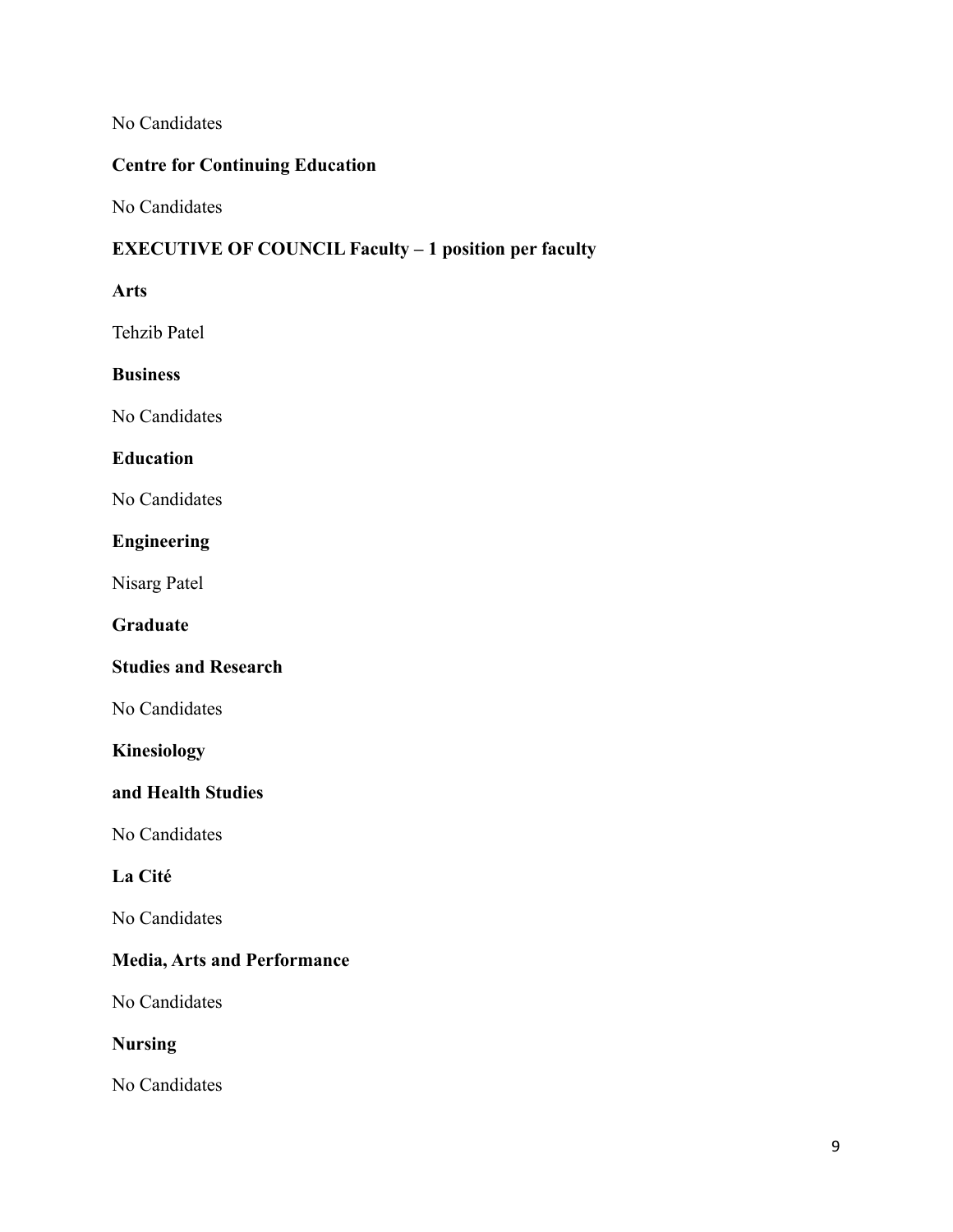# **Science**

No Candidates

# **Social Work**

No Candidates

# **Centre for Continuing Education**

No Candidates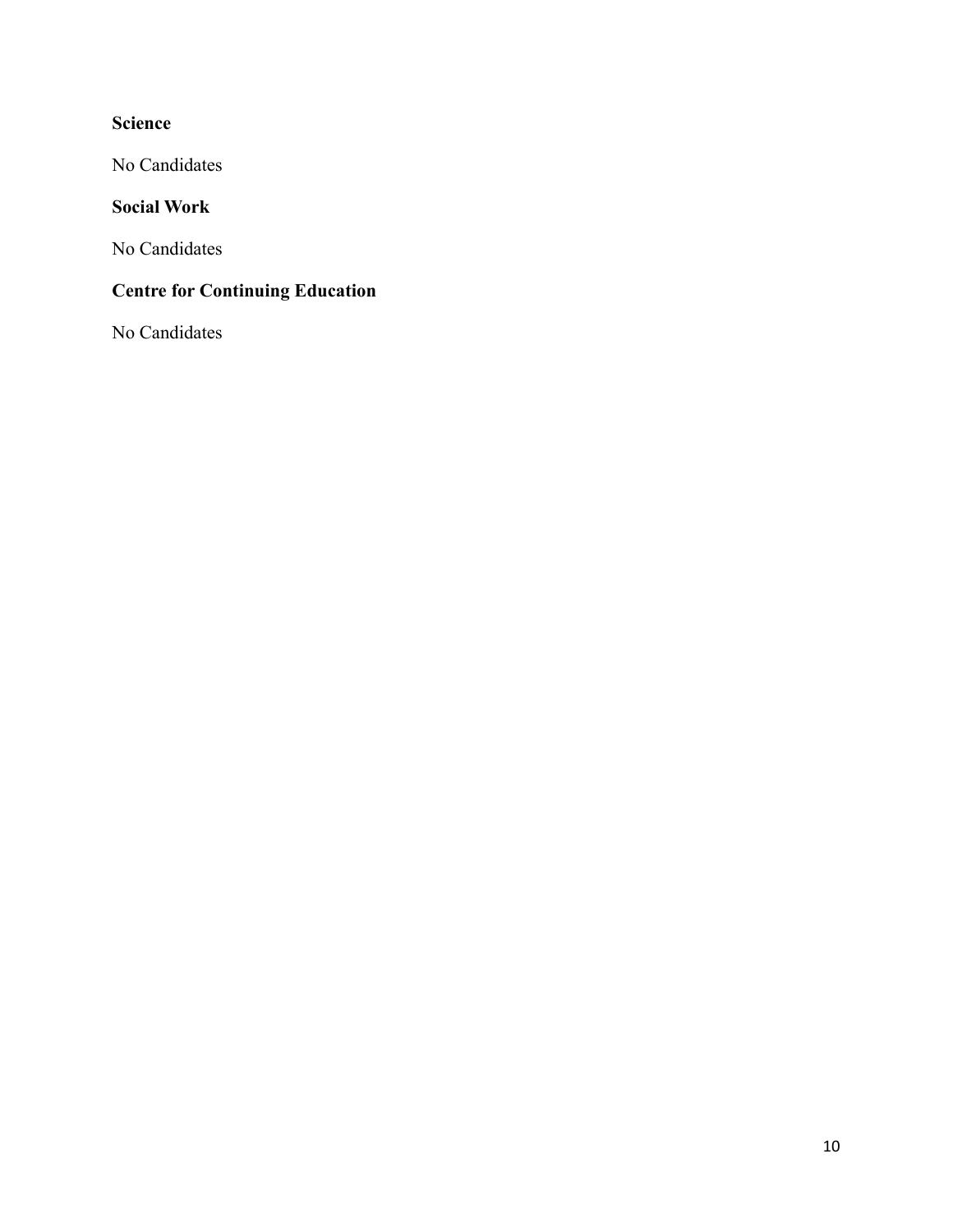# APPENDIX "B"

# **General Election Official Results**

## **University of Regina URSU General Election**

## **March 29 and 30 2022**

| No             | Position and Declared Winner                                                          | Eligible<br><b>Voters</b> | <b>Votes</b>                                                                         |
|----------------|---------------------------------------------------------------------------------------|---------------------------|--------------------------------------------------------------------------------------|
| $\mathbf{1}$   | President<br>(Navjot Kaur)                                                            | 14166                     | Navjot Kaur(338)<br>Oghenerukevwe Erifeta(270)<br>Subhan Syed (116)<br>Abstain (420) |
| $\overline{2}$ | Vice President, External<br>Relations<br>(Nadiya Ekhteraeetoussi)                     |                           | <b>ACCLAIMED</b>                                                                     |
| 3              | Vice President, Operations and<br>Finance<br>(Pedram Monfared)                        |                           | <b>ACCLAIMED</b>                                                                     |
| $\overline{4}$ | Vice President, Student Affairs<br>(Harshkumar Patel)                                 |                           | <b>ACCLAIMED</b>                                                                     |
| 5              | Director, Campion College<br>(Vacant)                                                 |                           | <b>ACCLAIMED</b>                                                                     |
| 6              | Director, Faculty of Arts<br>(Rahima Mian)                                            | 2111                      | Rahima Mian(50)<br>Tehzib Patel(42)<br>Abstain (72)                                  |
| $\overline{7}$ | Director, Business<br>Administration<br>(Harsimmerveer Plaha)                         |                           | <b>ACCLAIMED</b>                                                                     |
| 8              | Director, Faculty of Engineering<br>(Arbaz Arif)                                      |                           | <b>ACCLAIMED</b>                                                                     |
| 9              | Director, Faculty of Graduate<br><b>Studies and Research</b><br>(Anastasiia Sheichuk) | 2104                      | Anastasiia Sheichuk(77)<br>Aditya Pathak (46)<br>Abstain (96)                        |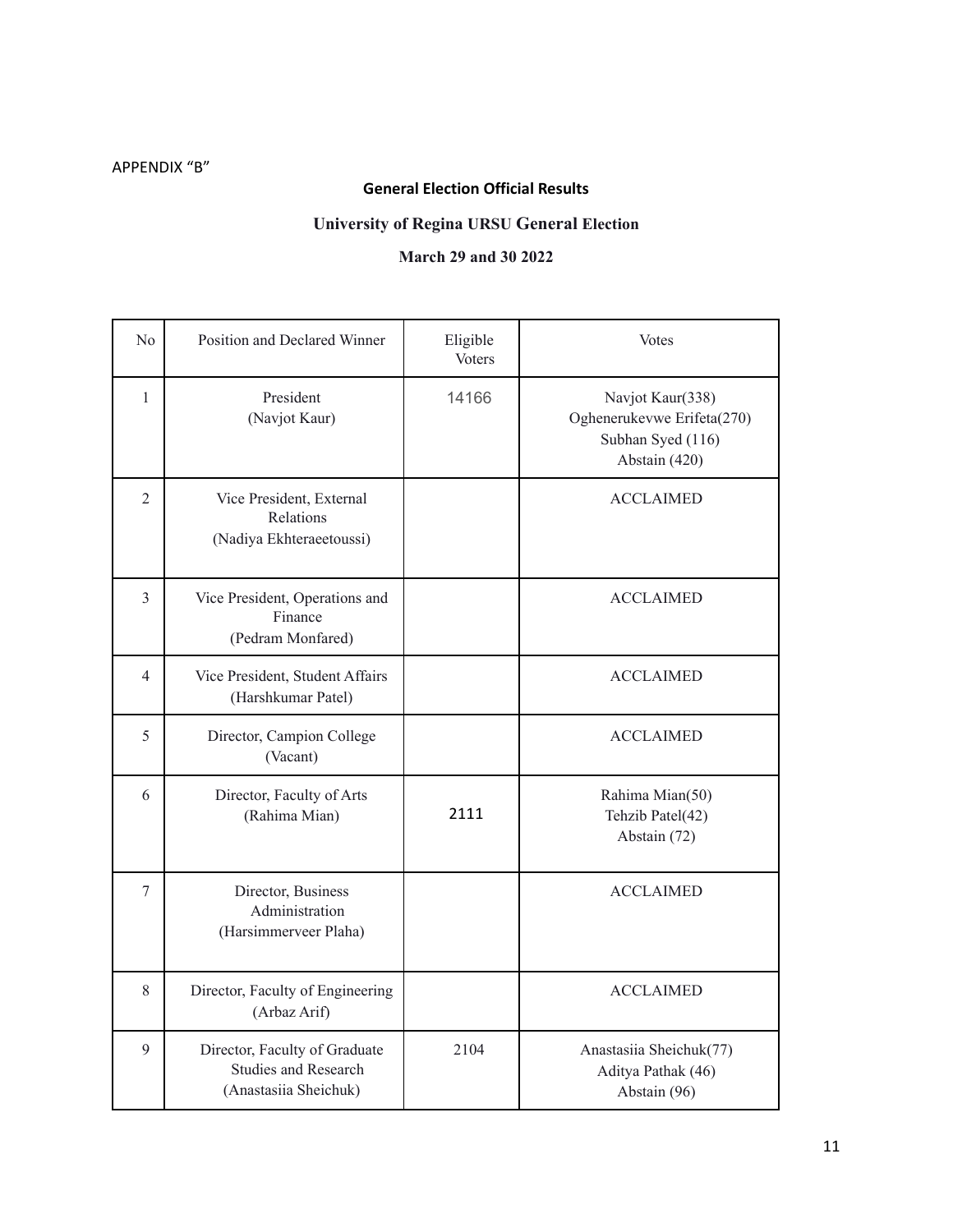| 10 | Director, Faculty of Kinesiology<br>and Health Studies<br>(Prabhjyot Bajwa) |      | <b>ACCLAIMED</b>                                                                        |
|----|-----------------------------------------------------------------------------|------|-----------------------------------------------------------------------------------------|
| 11 | Director, Faculty of Science<br>(Birpartap Singh)                           | 2022 | Birpartap Singh (101)<br>Zakiyyah Noorally (78)<br>Mohammad Zafar (26)<br>Abstain (116) |
| 12 | Director, Faculty of Social Work<br>(No Candidates)                         |      | No Candidates                                                                           |
| 13 | Director, La Cité<br>(No Candidates)                                        |      | <b>ACCLAIMED</b>                                                                        |
| 14 | Director, Luther College<br>(Nabeera Siddiqi)                               |      | <b>ACCLAIMED</b>                                                                        |
|    | Director, Education<br>(Hosna Tayebianvar)                                  |      | <b>ACCLAIMED</b>                                                                        |
|    | Director, Engineering<br>(Arbaz Arif)                                       |      | <b>ACCLAIMED</b>                                                                        |
|    | Director, Nursing<br>(Mahima Rahman)                                        |      | <b>ACCLAIMED</b>                                                                        |
|    | Director, Media, Arts and<br>Performance<br>(Emmanuella Nneibeife)          |      | Emmanuella Nneibeife(21)<br>Amin Malakootikhah(11)<br>Abstain (21)                      |
| 15 | Director, Equity and Campaigns<br>(Manindermeet Singh)                      |      | <b>ACCLAIMED</b>                                                                        |
| 16 | Director, International Students<br>(Parampreet Singh)                      |      | <b>ACCLAIMED</b>                                                                        |
| 17 | Director, Students with<br><b>Disabilities</b><br>(Narinder Singh)          |      | <b>ACCLAIMED</b>                                                                        |
| 18 | Director, Part Time Students<br>(Emily Camposano)                           |      | <b>ACCLAIMED</b>                                                                        |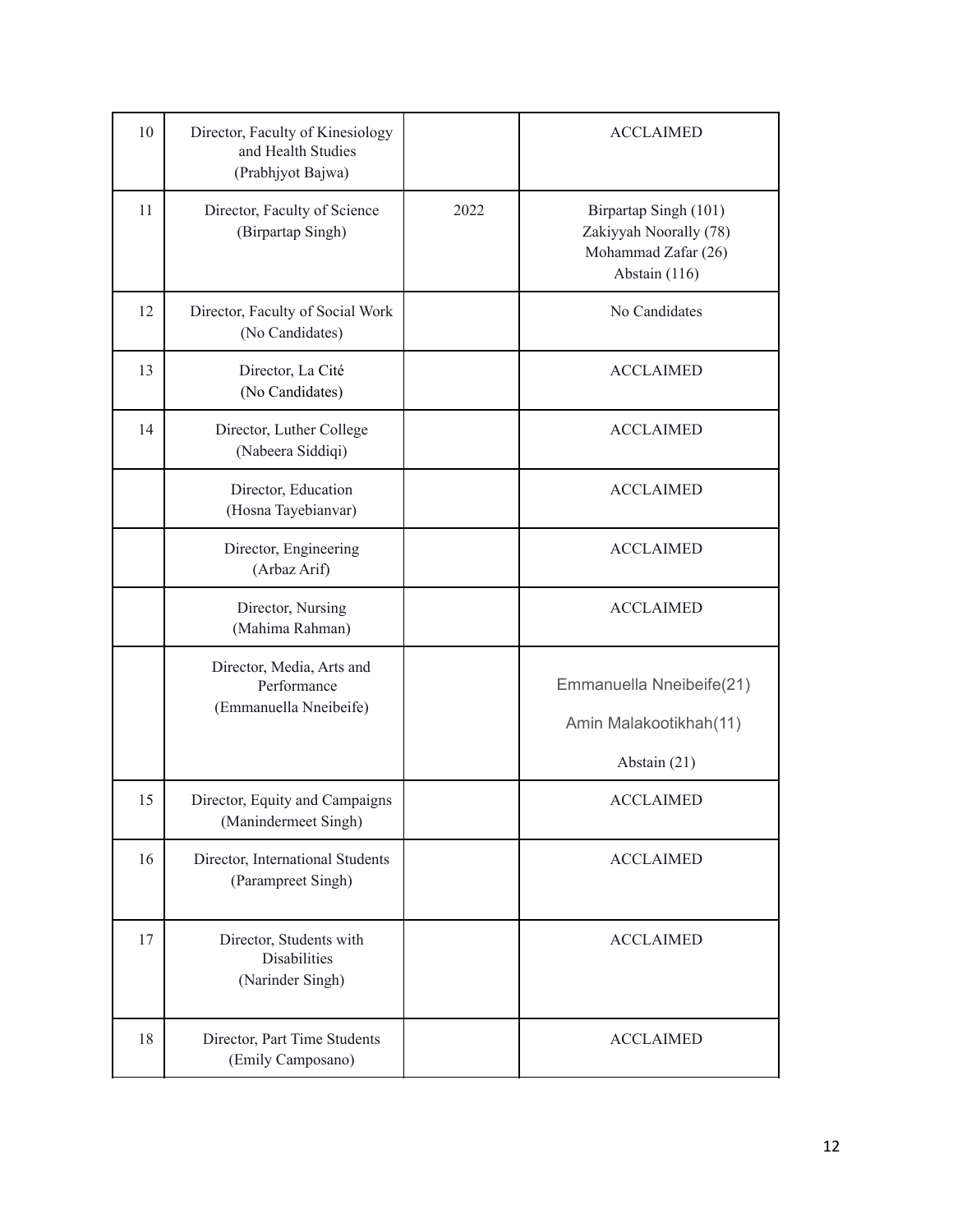| 19                  | Director, Womens Students<br>(Amandeep Kaur)                                  | <b>ACCLAIMED</b> |
|---------------------|-------------------------------------------------------------------------------|------------------|
|                     | Director, Indigenous Students<br>(Delrae Whitehawk)                           | <b>ACCLAIMED</b> |
|                     | Director, First Nations<br>University<br>(Danielle Nepoose)                   | <b>ACCLAIMED</b> |
|                     | Director, LGBTQIA2S+<br>(Style Stenberg)                                      | <b>ACCLAIMED</b> |
|                     | Director, Students with<br><b>Disabilities</b><br>(Narinder Singh)            | <b>ACCLAIMED</b> |
| 20                  | University Council, Arts<br>(Carter Antoine)                                  | <b>ACCLAIMED</b> |
| 21                  | University Council, Engineering<br>$\theta$                                   | No Candidate     |
| 22                  | University Council, Science<br>(Kartik Patel)                                 | <b>ACCLAIMED</b> |
| 23                  | Executive of Council, Arts<br>(Tehzib Patel)                                  | <b>ACCLAIMED</b> |
| 24                  | Executive of Council, Business                                                | No Candidate     |
| 25                  | Executive of Council,<br>Engineering<br>(Nisarg Patel)                        | <b>ACCLAIMED</b> |
| $\overline{2}$<br>6 | Executive of Council, Media,<br>Art and Performance<br>(Emmanuella Nneibeife) | <b>ACCLAIMED</b> |
| 27                  | Executive of Council,<br>Science                                              | No Candidates    |